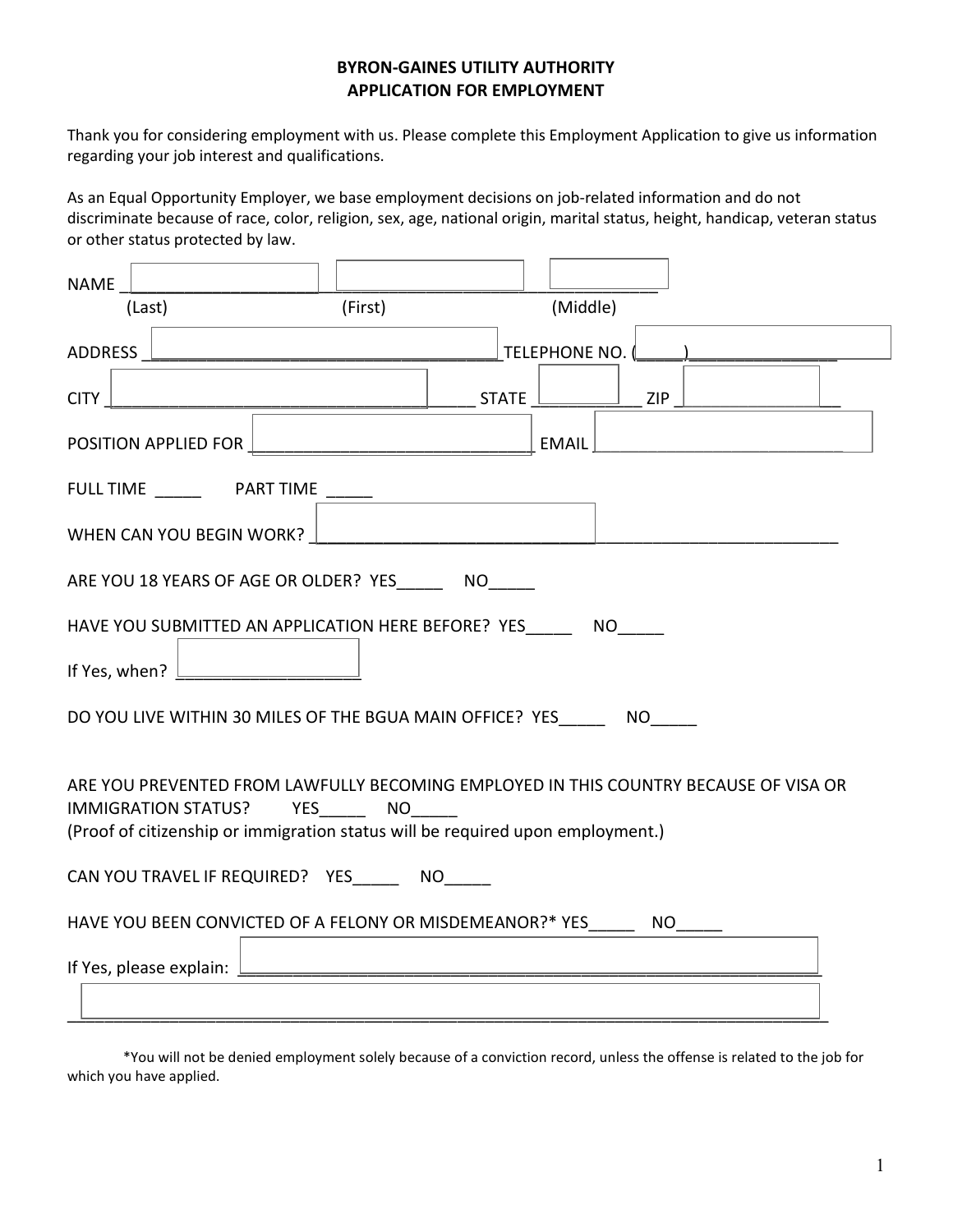| DO YOU HAVE FRIENDS OR RELATIVES WORKING FOR THE AUTHORITY? YES $\Box$<br><b>NO</b> |  |  |
|-------------------------------------------------------------------------------------|--|--|
| If yes, please name: $\frac{1}{2}$                                                  |  |  |
| ARE YOU CURRENTLY EMPLOYED? YES<br><b>NO</b>                                        |  |  |
| <b>AVAILABILITY RECORD</b>                                                          |  |  |
|                                                                                     |  |  |
| PRIMARY POSITION DESIRED?                                                           |  |  |
| WOULD YOU ACCEPT ANOTHER POSITION? YES $\Box$<br><b>NO</b>                          |  |  |
| If so, what?                                                                        |  |  |
| DO YOU HAVE RESPONSIBILITIES THAT WOULD LIMIT YOUR AVAILABILITY?                    |  |  |
| YES $\Box$ NO $\Box$ If yes, explain: $\Box$                                        |  |  |
|                                                                                     |  |  |
|                                                                                     |  |  |
| <b>MILITARY SERVICE/OBLIGATIONS</b>                                                 |  |  |
| HAVE YOU EVER BEEN IN THE U.S. ARMED FORCES? YES $\Box$ NO $\Box$                   |  |  |
| WHAT IS YOUR PRESENT SELECTIVE SERVICE CLASSIFICATION?                              |  |  |
| ARE YOU PRESENTLY A MEMBER OF RESERVES OR NATIONAL GUARD? YES<br><b>NO</b>          |  |  |
| If so, when is your enlistment up?                                                  |  |  |
|                                                                                     |  |  |
| <b>PROFESSIONAL LICENSES AND/OR CERTIFICATIONS</b>                                  |  |  |

| <b>Type</b> | Organization or State Issued | Date Issued | Number |
|-------------|------------------------------|-------------|--------|
|             |                              |             |        |
|             |                              |             |        |
|             |                              |             |        |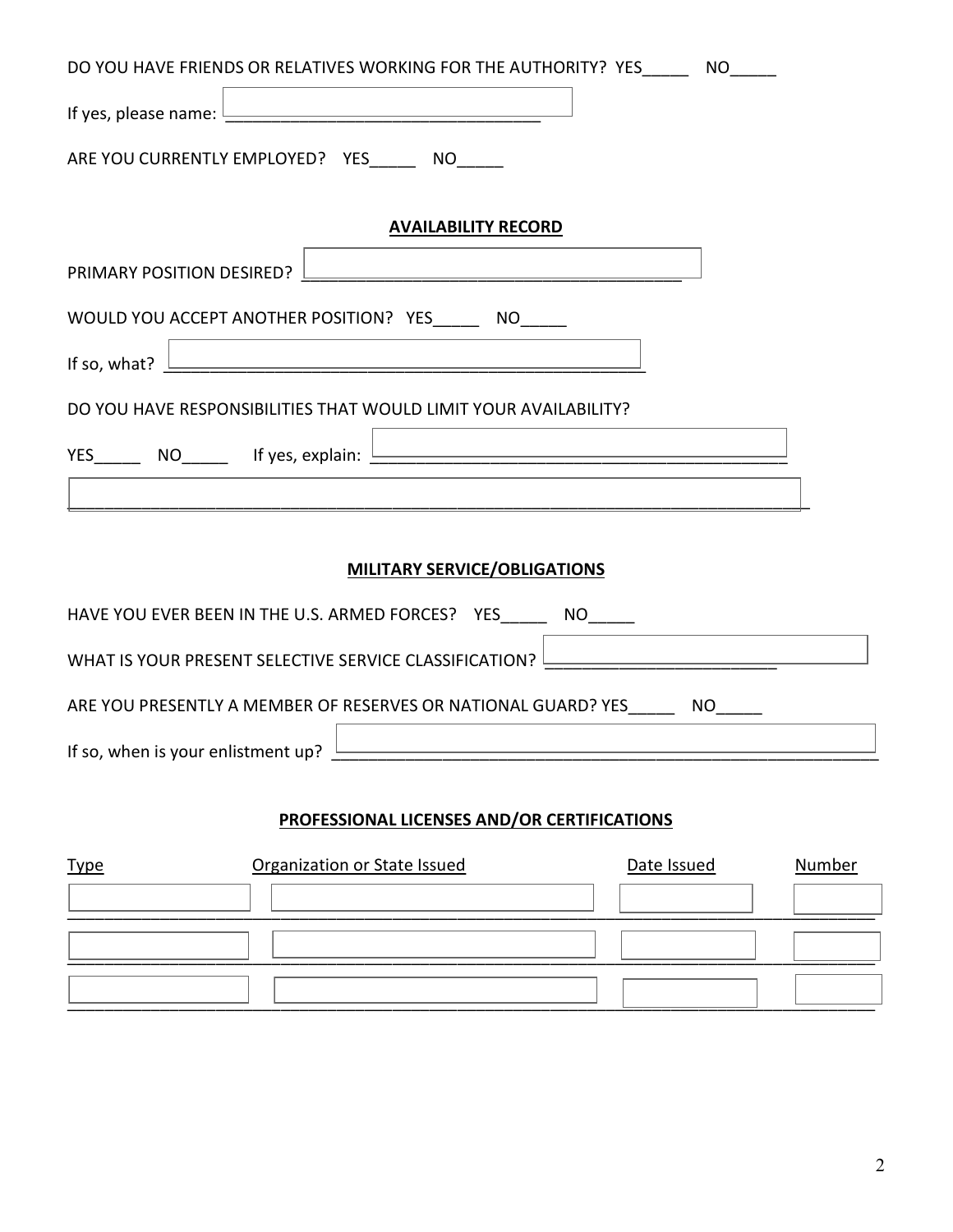## **EMPLOYMENT HISTORY**

Beginning with your current, or last employer, list the past 3 full-time or part-time positions.

| 1. | Company name<br>Address <sub>[</sub><br>Position<br>Supervisor<br>Telephone Number | Employed (State Month and Year)<br>To<br>From $L$<br>Weekly Pay<br>Start L<br>Last $L$                                            |
|----|------------------------------------------------------------------------------------|-----------------------------------------------------------------------------------------------------------------------------------|
| 2. | Company name<br>Address<br>Position [<br>Supervisor<br>Telephone Number            | Employed (State Month and Year)<br>J⊤o <sup>l</sup><br>From $L$<br>Weekly Pay<br>Start $\perp$<br>Last $L$<br>Reason for Leaving: |
| 3. | Company name<br>Address<br>Position<br><b>Supervisor</b><br>Telephone Number       | Employed (State Month and Year)<br>To<br>From L<br>Weekly Pay<br>Start _<br>Last $\frac{1}{2}$<br>Reason for Leaving:             |

#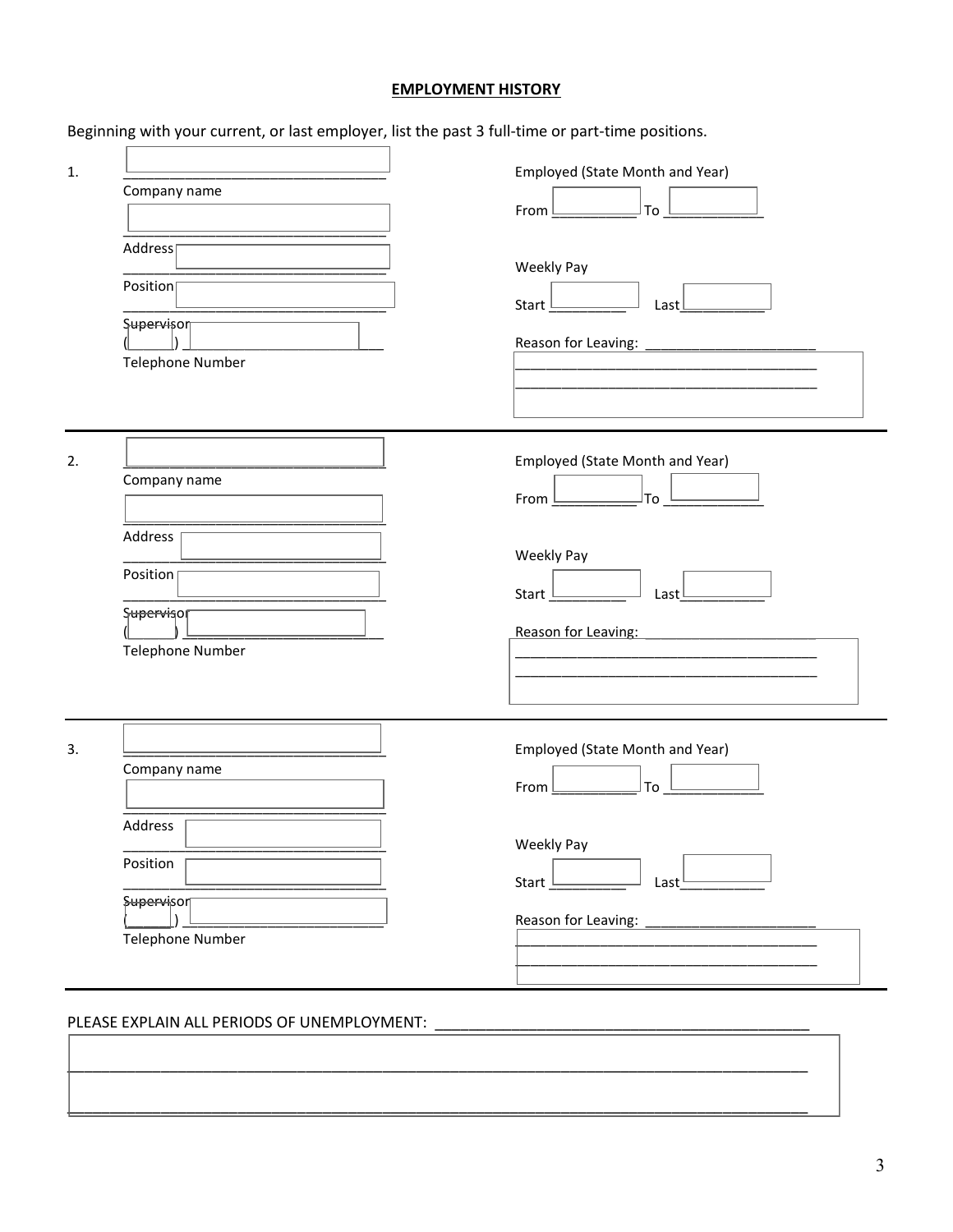## EDUCATION

# CIRCLE HIGHEST GRADE COMPLETED 8 9 10 11 12 13 14 15 16

# SCHOLASTIC HONORS RECEIVED:

I I I I

|                                  | Name of School | Location<br>(City & State) | Courses Taken | Diploma |
|----------------------------------|----------------|----------------------------|---------------|---------|
| High School                      |                |                            |               |         |
| College                          |                |                            |               |         |
| Vocational or<br><b>Business</b> |                |                            |               |         |
|                                  |                |                            |               |         |

List Professional, trade, business or civic activities and offices held.

As an Equal Opportunity Employer, we base employment decisions on job-related information and do not discriminate because of race, color religion, sex, age, national origin, marital status, height, handicap, veteran status or other status protected by law.

### HONORS RECEIVED, VOLUNTEER OR COMMUNITY SERVICE, OR OTHER QUALIFICATIONS YOU HAVE THAT YOU FEEL ARE RELATED TO THE POSITION FOR WHICH YOU ARE APPLYING:

\_\_\_\_\_\_\_\_\_\_\_\_\_\_\_\_\_\_\_\_\_\_\_\_\_\_\_\_\_\_\_\_\_\_\_\_\_\_\_\_\_\_\_\_\_\_\_\_\_\_\_\_\_\_\_\_\_\_\_\_\_\_\_\_\_\_\_\_\_\_\_\_\_\_\_\_\_\_\_\_\_\_\_\_\_\_\_ \_\_\_\_\_\_\_\_\_\_\_\_\_\_\_\_\_\_\_\_\_\_\_\_\_\_\_\_\_\_\_\_\_\_\_\_\_\_\_\_\_\_\_\_\_\_\_\_\_\_\_\_\_\_\_\_\_\_\_\_\_\_\_\_\_\_\_\_\_\_\_\_\_\_\_\_\_\_\_\_\_\_\_\_\_\_\_

#### REFERENCES

Please list persons not related to you, whom we may contact who know your qualifications. (Business associates, supervisors, or faculty members under whom you studied.)

|                  |                       |              | Years |
|------------------|-----------------------|--------------|-------|
| Name and Address | Phone No./ Occupation | Relationship | Known |
|                  |                       |              |       |
|                  |                       |              |       |
|                  |                       |              |       |
|                  |                       |              |       |
|                  |                       |              |       |
|                  |                       |              |       |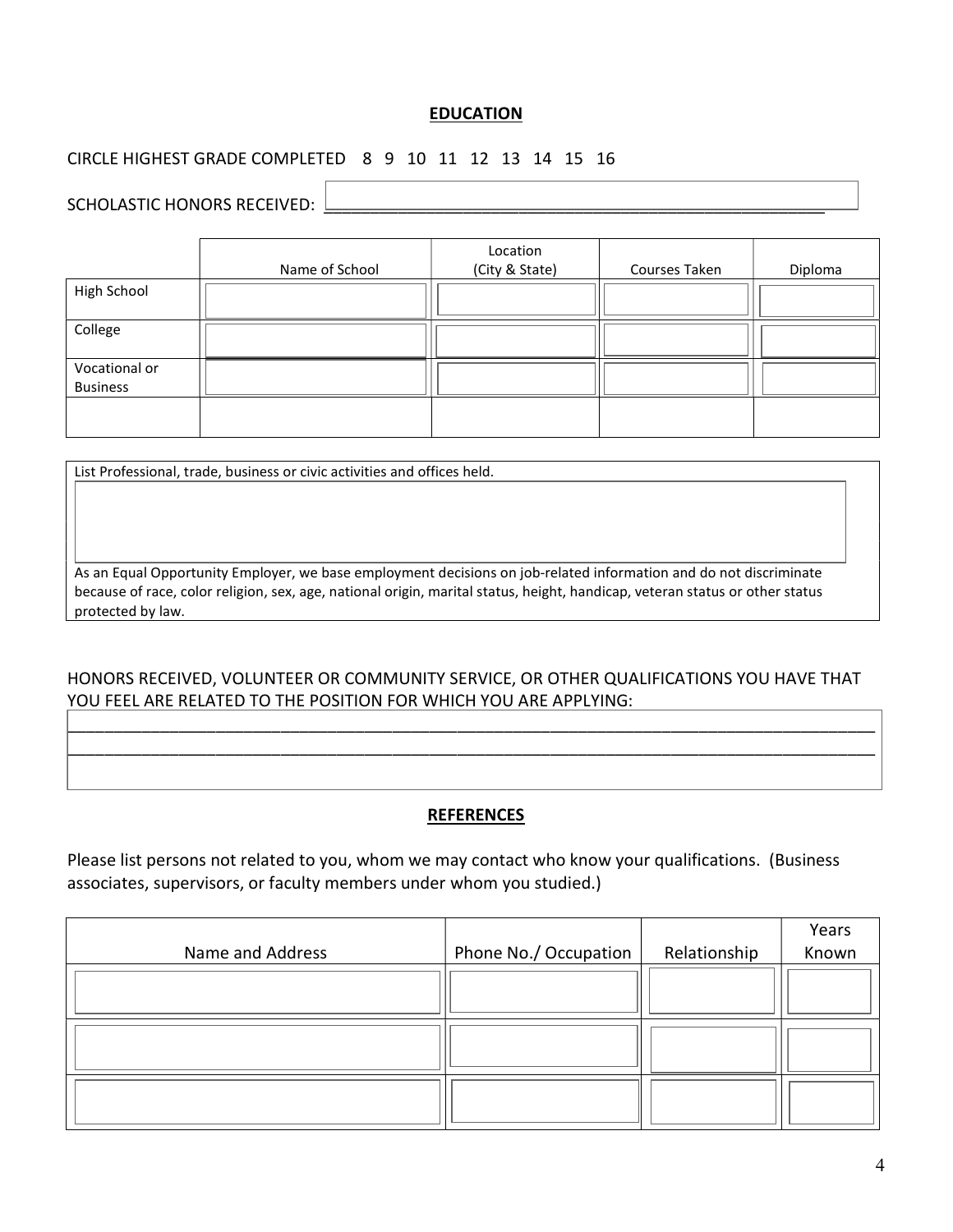### Supplemental Questions

Describe some essential characteristics of a healthy functioning team.

If you were given the opportunity to explain to a Township resident why it is important for a Community Water Supply to have detailed and thorough record keeping practices, what would you say?

From your point of view, how important is technology in a public service office such as the Byron-Gaines Utility Authority? What technology-related skills can you contribute to our daily operations?